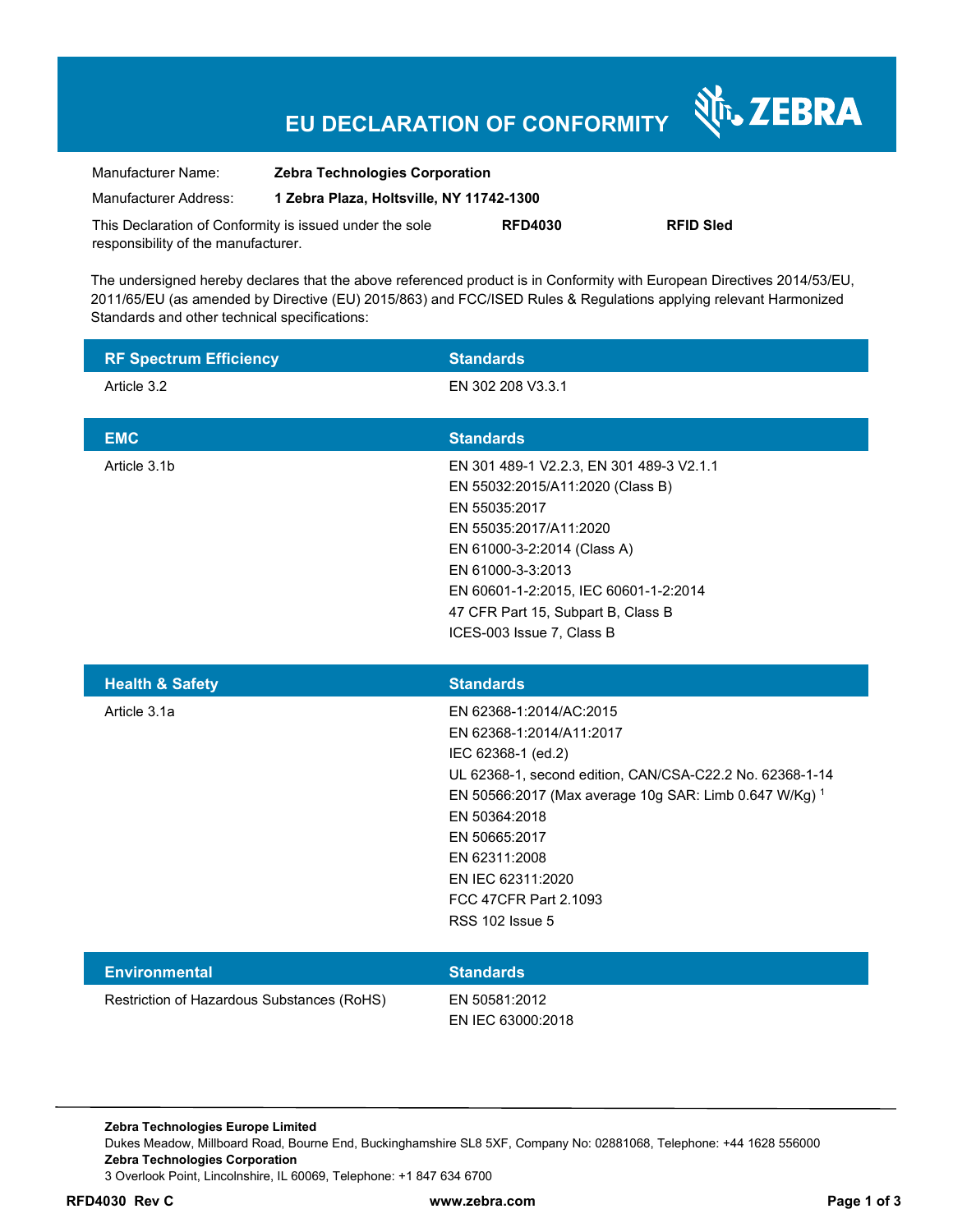

With regard to Directive 2014/53/EU, the conformity assessment procedure referred to in Article 17.2(b) and detailed in Annex III has been followed with the involvement of the following Notified Body for Articles 3.1a, 3.1b and 3.2: CTC advanced GmbH, Untertürkheimer Str. 6 – 10 66117 Saarbrücken, Germany

EC-Type Examination Certificate number: T818881N-02-TEC

US company representative for FCC Supplier's Declaration of Conformity (47 CFR Part 2.1071 to 2.1077) is Larry Zhou and can be reached at larry.zhou@zebra.com.

# **Signed on behalf of Zebra Technologies Corporation**

Place: Bourne End

*(Signature of authorized person)* Date of Affixing the CE Mark: 27 May 2021 Marco Belli Rev: C Sr. Manager, Regulatory **Date: 4 November 2021**